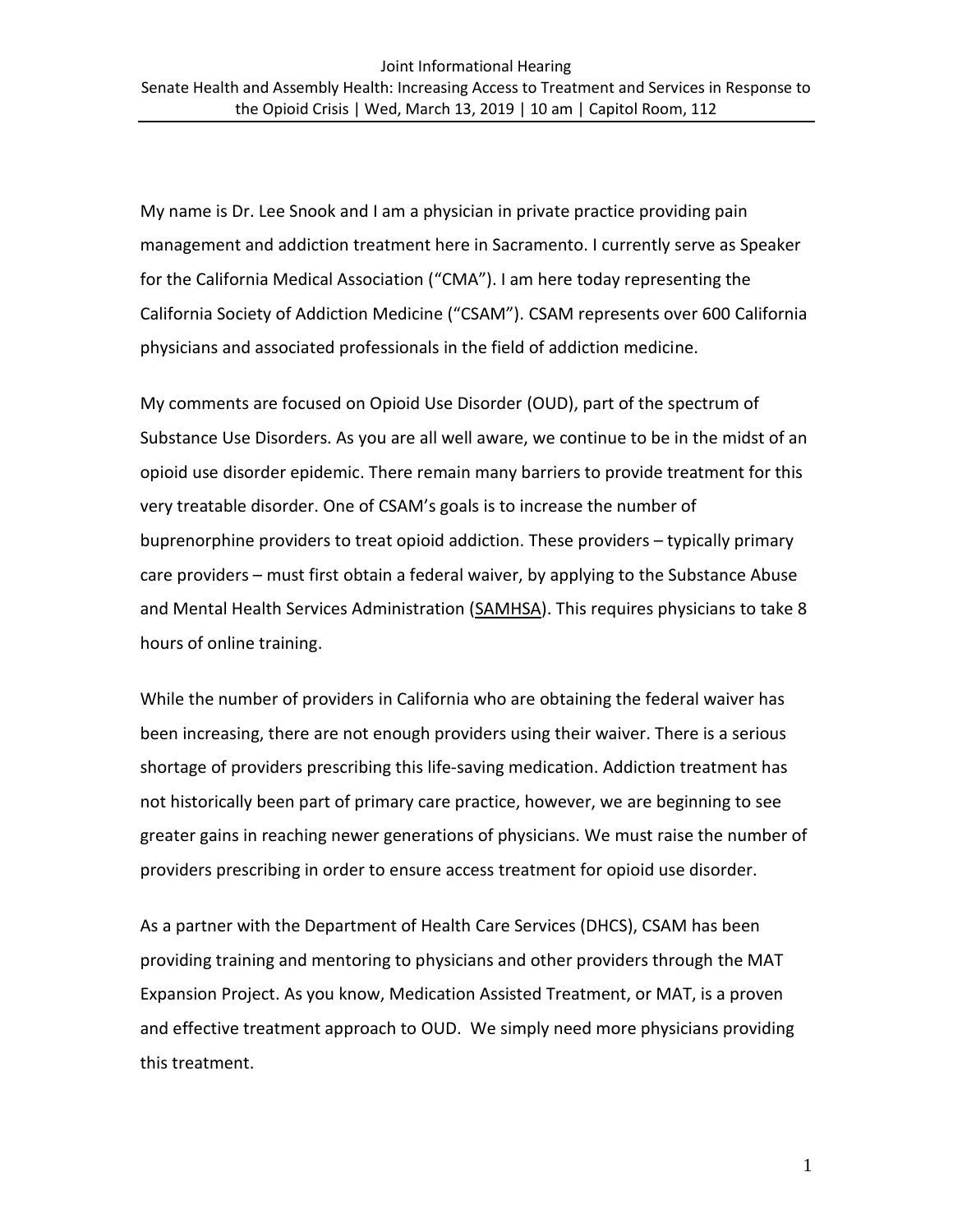Through this project:

- We are reaching primary care providers in rural areas where the need is great
- We are targeting at least one provider in each clinic to take on the role of "champion," to encourage other providers to treat opioid dependent patients
- We are making inroads to normalize this treatment in training more primary care physicians
- We are working to reduce the perception that one must jump through many extra hoops in order to prescribe buprenorphine
- We are working to reduce the fear that comes with extra DEA oversight
- We are also working to overcome the perception by some physicians who are concerned about not having enough time or resources to help patients with opioid addiction
- We are helping primary care providers overcome barriers to doing drug testing, understand the relationship with the pharmacy, and navigate the system of Prior Authorizations required by some insurance carriers. (And we are aggressively advocating for removal of those barriers.)
- We are working to inform providers about the best way to refer patients to local resources they have

Under the MAT Expansion Project, CSAM received funding in September 2018 to offer training and mentoring to 48 primary care providers through "Mentored Learning Experience Scholarships" that provided these providers with:

- Full funding to attend the CSAM Addiction Medicine State of the Art Conference in San Francisco.
- During the 3-day conference, they learned more about MAT, motivational interviewing, drugs of abuse, opioid dependence, pain and addiction, the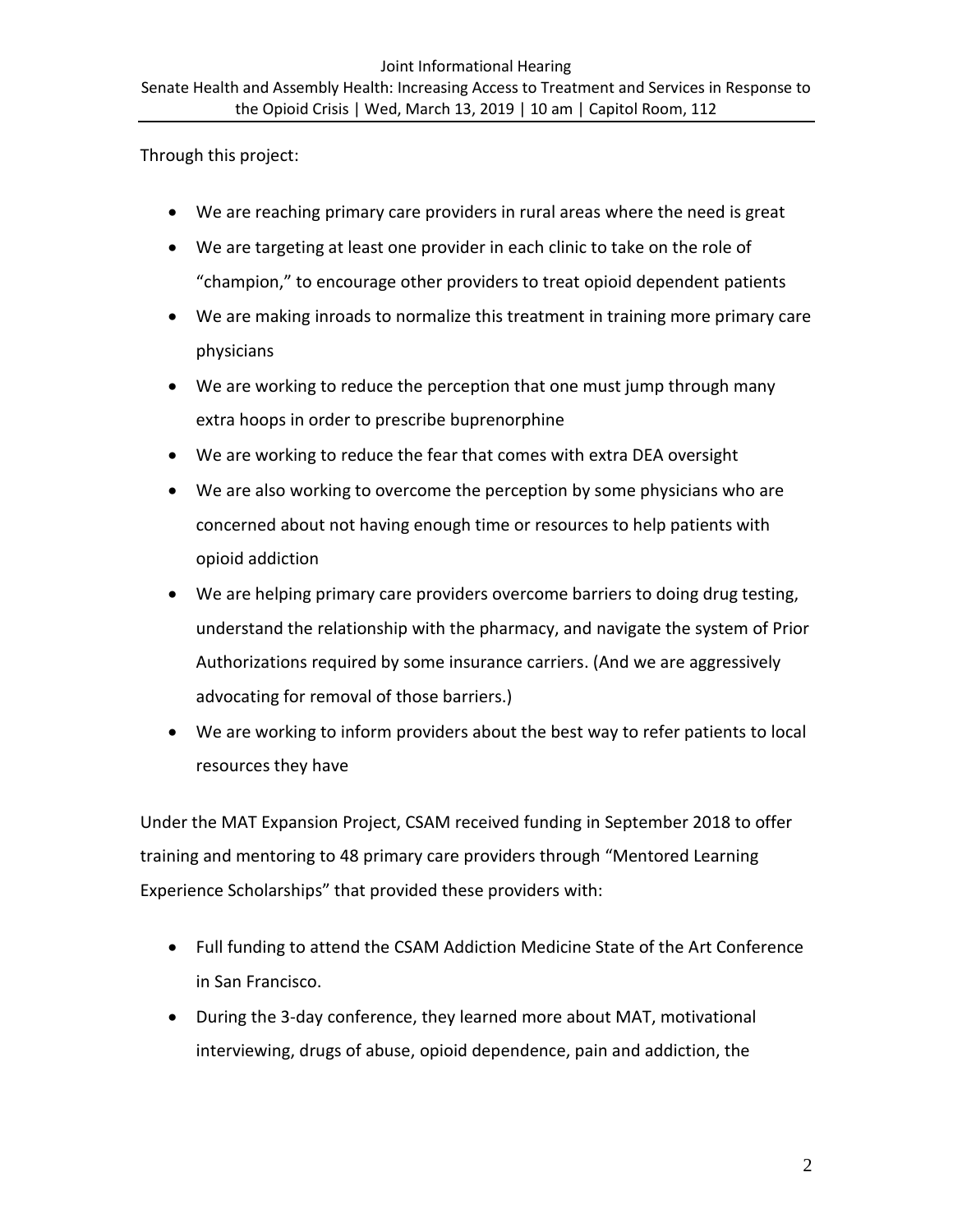environment of addiction, including co-occurring disorders or poly-substance abuse, and how to reduce the barriers for patients to get access to treatment.

- In small groups, providers received mentoring by addiction medicine experts.
- Real life case studies were presented and discussed in a facilitated roundtable format.
- The mentoring at the conference provided providers with an improved understanding of opioid addiction, medications, co-occurring disorders, treatment modalities, minimizing diversion, behavioral interventions, and new major developments in MAT useful to the provider.
- Following the conference, there have been electronic meetings with providers that consist of discussing key points and information provided during the conference, providing updates on new developments in MAT, as well as holding question and answer sessions facilitated MAT subject matter experts, therefore providing on-going support and guidance from the experts.

Here is some feedback received from providers who received scholarships:

*"This experience has actually made me realize that I should be practicing addiction medicine instead of just family practice."*

*"There was no MAT training included when I was in my residency. I think all providers should receive MAT training including eligibility for x waiver upon graduation."*

*"Without the scholarship, I would likely not have been able to attend and learn the things I did."*

Based on the feedback we are receiving, these providers are now prescribing and encouraging other providers to do the same. Many of them are becoming the "mentors"